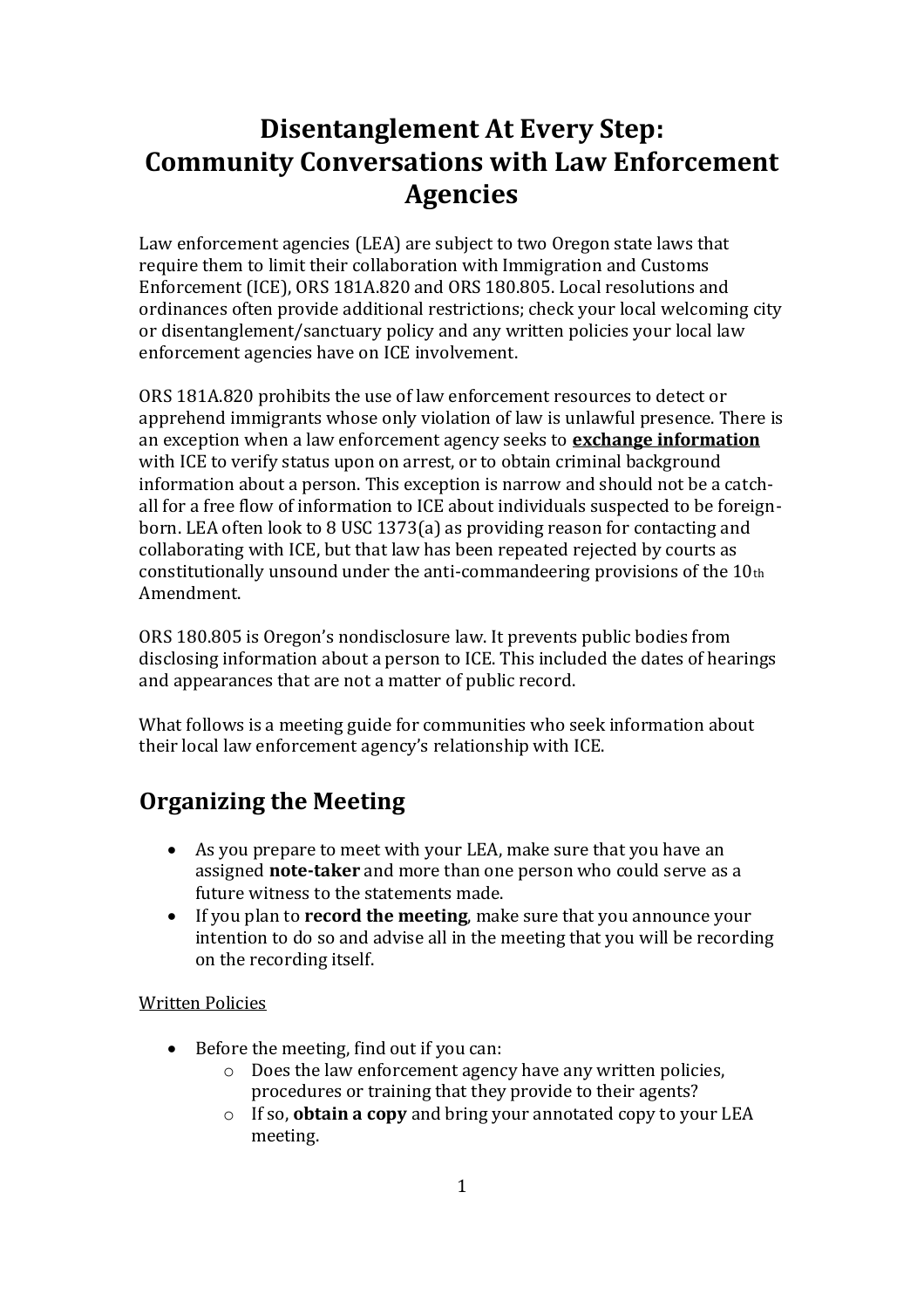## **Questions to Ask:**

## Implementing the Written Policy (if any)

- How often to they review the policy? How do they train people on it? Who wrote it?
- Examine the policy and ask detailed questions about how it is implemented – what tools do they use? Do they use email, phone, computers to contact ICE? What facilities is ICE allowed to use and why? Is there a definition section? How are the terms defined? What are the limits of the policy?

## Field Encounters

- Do your officers ask immigration status questions when stopping individuals under suspicion?
- Do they ask where a person was born or whether they are an immigrant? If yes, why? What is the purpose of doing so? What do you do with that information?
- Do your officers offer cover for ICE operations? If yes, why? How often? Can you provide specifics?
- Do your officers work together with ICE on operations in another capacity? Provide specifics.
- Do you know the difference between an ICE administrative Warrant and a Judicial Warrant? Do you train your officers on the differences between those two warrants? What does that training look like?
- Do your officers execute ICE administrative warrants? Why? Why not?

## Arrest

- Upon arrest or during booking process, do you ask where the person was born? Where do you record that information? What do you do with it? Why do you ask? Do you make consular calls available? How? What sort of visitation do you offer to them?
- If a person does not reveal their place of birth, what do you do if you suspect that they are foreign born?
- Do you send foreign born booking info to ICE? What does it look like? How do you send it? How often do you send it? What form is it on? Why do you do this?
- Have you received any advice as to why you should or should not do this? From whom?
- When you send this information to ICE, what do you get in exchange? Are you expecting information back? If so, what does it look like? How often do you get that information back? What purpose does it serve your law enforcement agency?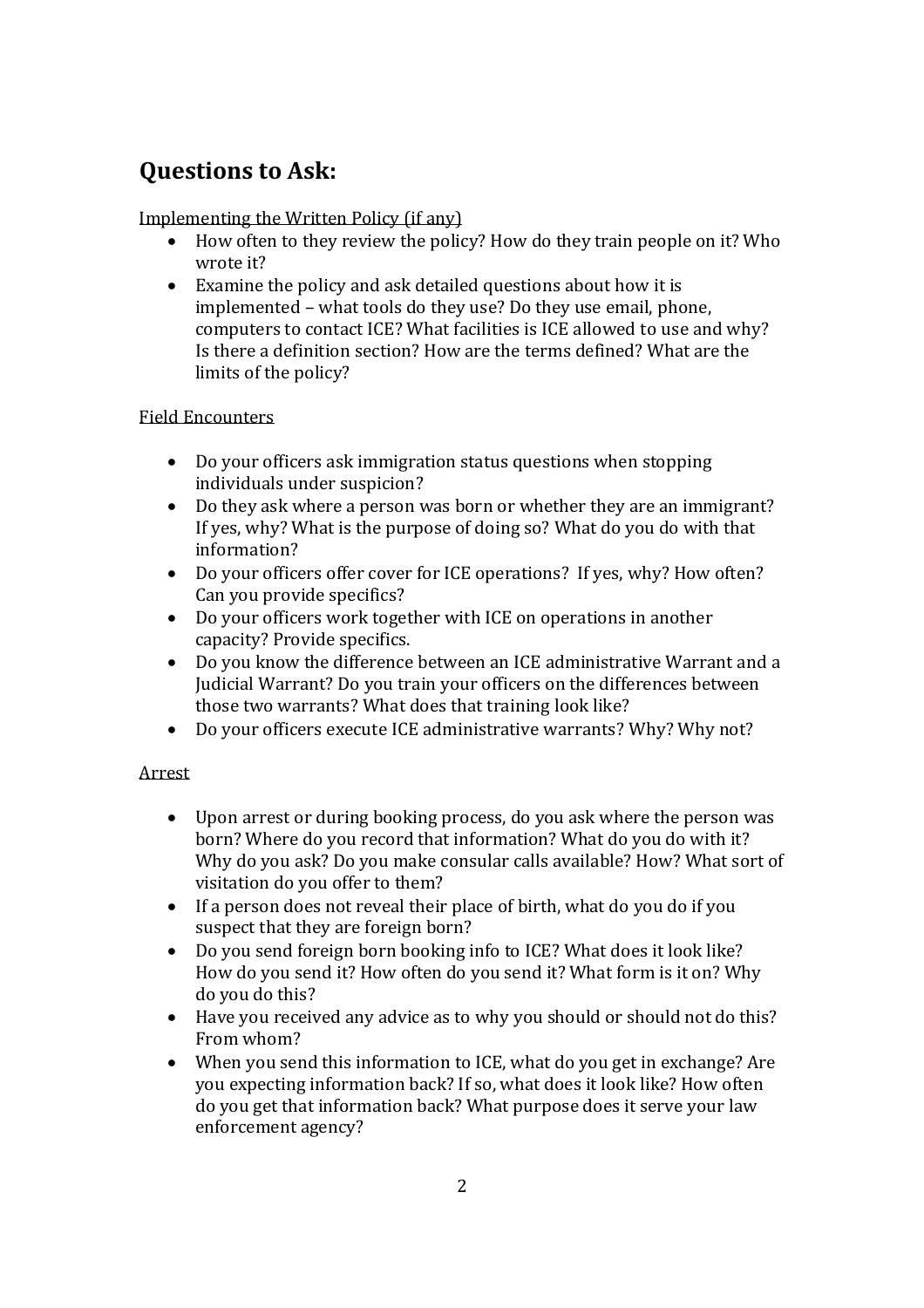#### In the Jail, Pre-Release

- Do you allow ICE to come in to the jail to conduct interviews? Why? How often do they do it?
- What access point are they allowed in? Is it public or private? Do you have to have the inmate solicit the contact or is ICE allowed to initiate contact?
- Do you advise the inmates that they have a right not to speak with ICE?

#### From the Jail to Release

- When a person is scheduled to be released, how do you notify ICE? How often? All releases – what about when they post bail?
- How does the departure notice occur? Telephone, email? VINE? Other mechanisms? (list all) Why do you provide that notification? What are your law enforcement aims in providing notice to ICE of release? How does this notice serve your department? Is this information publicly available? How?
- Do you have a written copy of your notice policies?
- Do you allow ICE access to the jail to make arrests upon release that are not open to the public (e.g. Sallyport). If yes, why?
- Are you aware of the NORCOR ruling? How are you in compliance with that ruling or going to come into compliance with that ruling?
- Do you hold people for ICE (also called detainers)? Why do you do that? For how long? In what space? Who pays for that time? What is the legal authority to do so?
- Do you have a 298g agreement or any other written agreements with ICE to execute warrants or honor detainers? If so, please provide a copy.
- How many people has ICE arrested in your jail? What about in the lobby or just outside as they were leaving?

#### Probation Officers

- Do your POs provide notice to ICE of appointments? Why?
- Do they provide other information to ICE? Why? What is it? How do they send it?
- Do you provide ICE non-public access to PO meetings? Why?
- How many individuals have been arrested by ICE when meeting with their probation officer?

#### **Courthouses**

- How does ICE communicate with the LEA about their activities in the courthouse?
- Are they allowed to bring weapons in? Why?